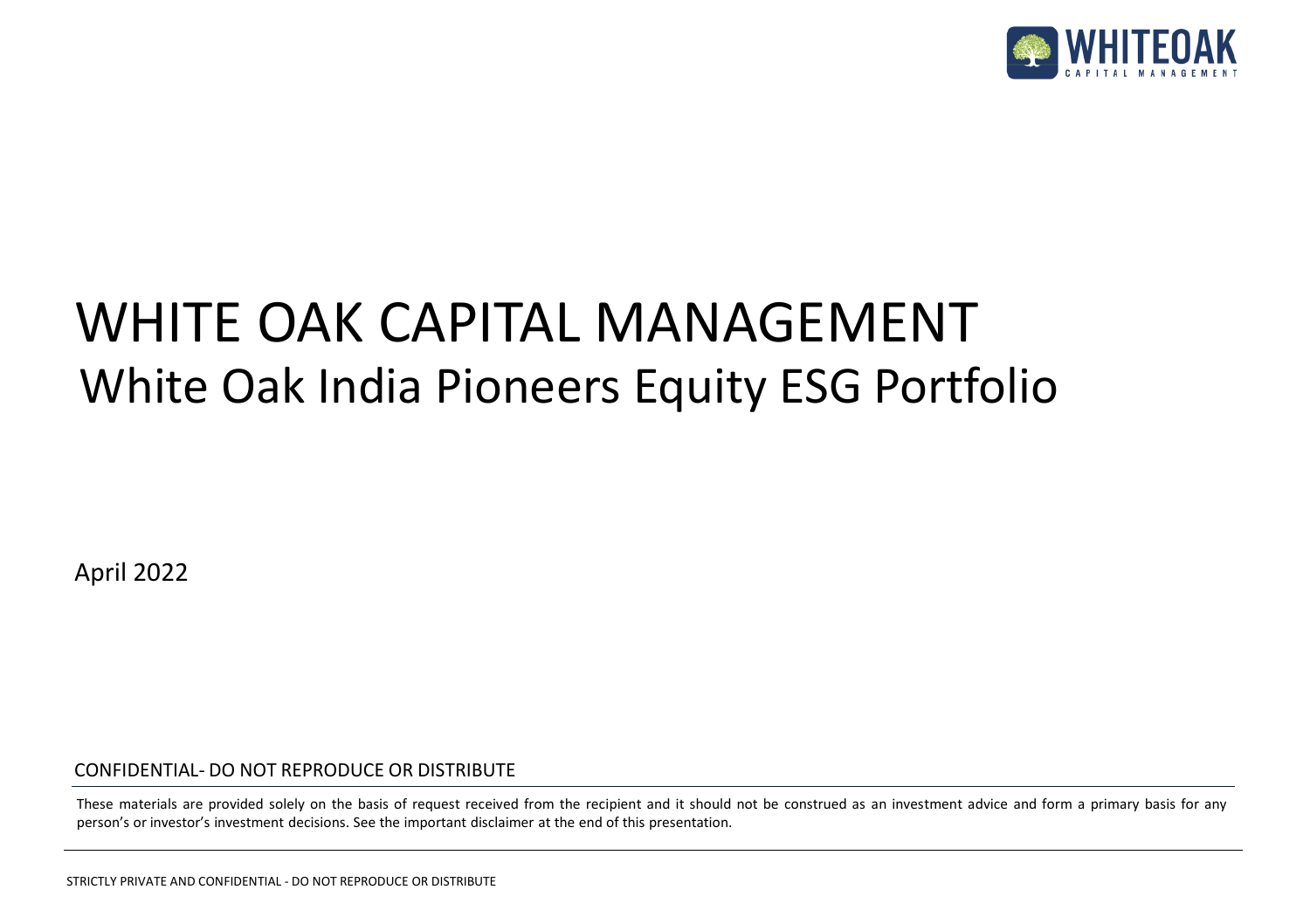### White Oak Group



#### **Firmwide AUM Split (%) – By Geography**



India Offshore % India Onshore %

#### **Firmwide AUM Split (%) – By Type of Investors**



#### **Overview**

| $AUM2$ :<br>$\sim$ US\$5.6 bn | Headcount:<br>270 | Offices:<br>India, Mauritius, Singapore,<br>Switzerland and UK |
|-------------------------------|-------------------|----------------------------------------------------------------|
|-------------------------------|-------------------|----------------------------------------------------------------|

- Founded by Prashant Khemka in June 2017
- Prior to White Oak Prashant served as the CIO and Lead PM of both Goldman Sachs India since March 2007, and Global Emerging Markets Equity since June 2013
- Research underpinned on a 'proprietary analytical model' <sup>1</sup> honed over two decades; replicable across markets and businesses
- Performance first culture built-upon:
	- (a) team of local experts with global experience
	- (b) bottom-up stock selection philosophy
	- (c) disciplined fundamental research
	- (d) balanced portfolio construction

<sup>1</sup>Trademarked as OpcoFinco™ framework . <sup>2</sup>AUM as of 30 April 2022.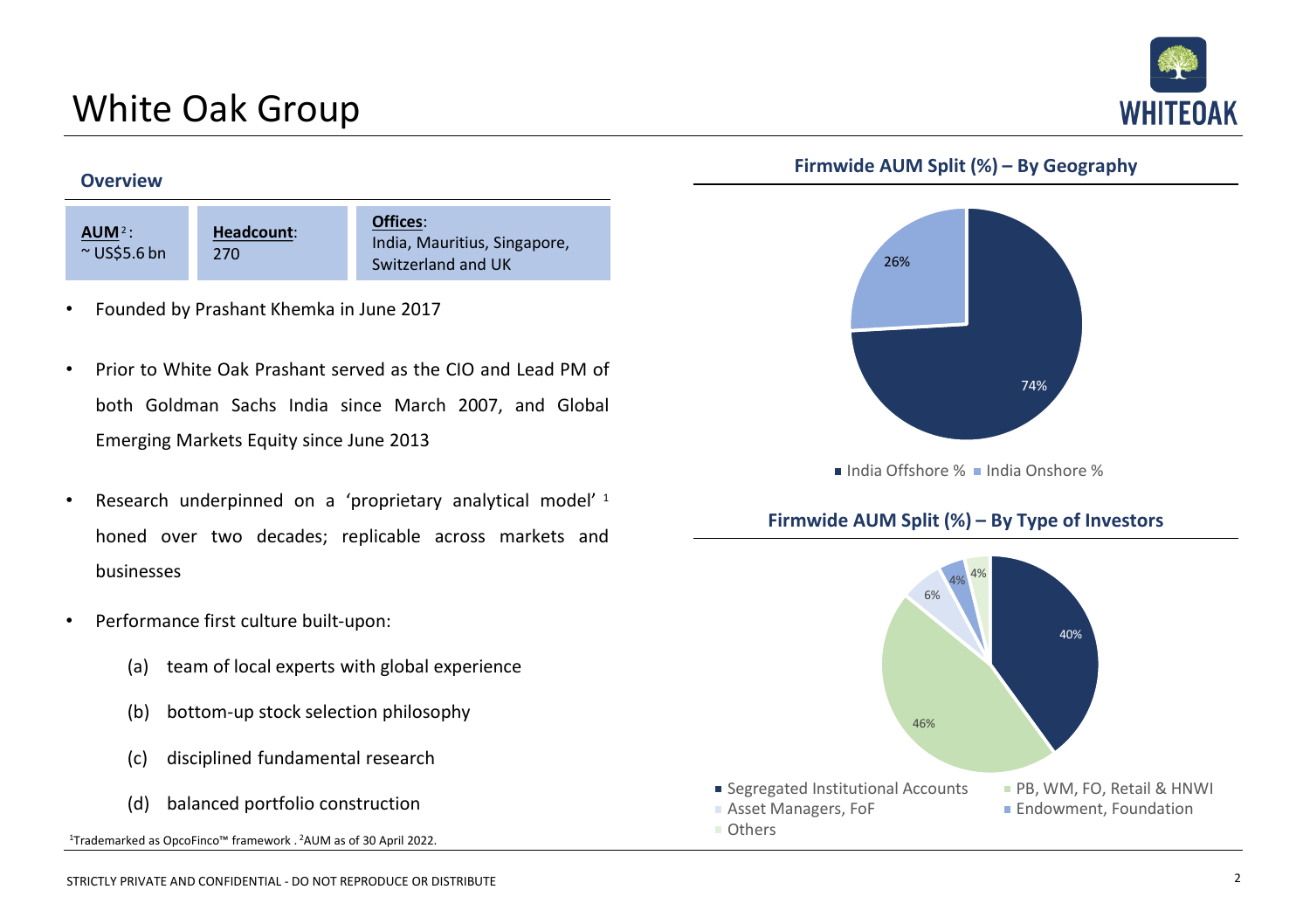### Founder's Profile and Track Record



Extensive investing record across India, GEM and the US

- Prashant joined Goldman Sachs Asset Management (GSAM) in 2000 in the US Growth Equity team
- In 2004, he became **Senior PM and Co-Chair of the Investment Committee** on the **US Growth Equity team** which managed US\$25 bn
- Returned to Mumbai in 2006 to start **GSAM India business,** where he served as **CIO and CEO / Co-CEO** until 2017
- In 2013, Prashant moved to Singapore as **CIO and Lead PM of both India and Global Emerging Markets**
- **E** Directly managed more than US\$5.0 bn out of the US\$6.5 bn managed by his team
- Prashant and the funds managed by him at GSAM earned several awards including Citywire AAA rating and FundCalibre Elite rating
- Prashant is **AAA rated by Citywire** based on the three year risk-adjusted performance across all funds he is managing to 31<sup>st</sup> March 2022

#### **CIO and Lead PM of GS India Equity CIO and Lead PM of GS GEM Equity**

- Prashant launched GS India Equity strategy in **March 2007** with US\$ 5.0mn seed capital from Goldman Sachs
- Scaled GS India Equity business to **US\$2.5 bn** with distribution across multiple channels in Europe, Asia, and USA
- **E** Since inception the strategy delivered peer group leading cumulative **265.8% gross USD returns**<sup>1</sup> vs. 66.1% for its benchmark



- Prashant took over as CIO and Lead PM of GS GEM Strategy in **2013** with approximately US\$600 mn in total assets
- Scaled GEM business to **US\$2.6 bn** with distribution across multiple channels in Europe, Asia and USA
- During his tenure, the strategy delivered peer group leading cumulative **36.3% gross USD returns**<sup>2</sup> vs. 13.1% for its benchmark



<sup>1</sup>Past performance Gross of Fees in US\$ for GS India Equity Portfolio. <sup>2</sup>Past performance Gross of Fees in US\$ for GS EM Equity Portfolio.

"Past performance is not a reliable indicator of future results and returns may increase or decrease as a result of currency fluctuations. There can be no assurance that comparable results can be achieved or that similar investment strategy can be implemented or that investment objectives can be achieved."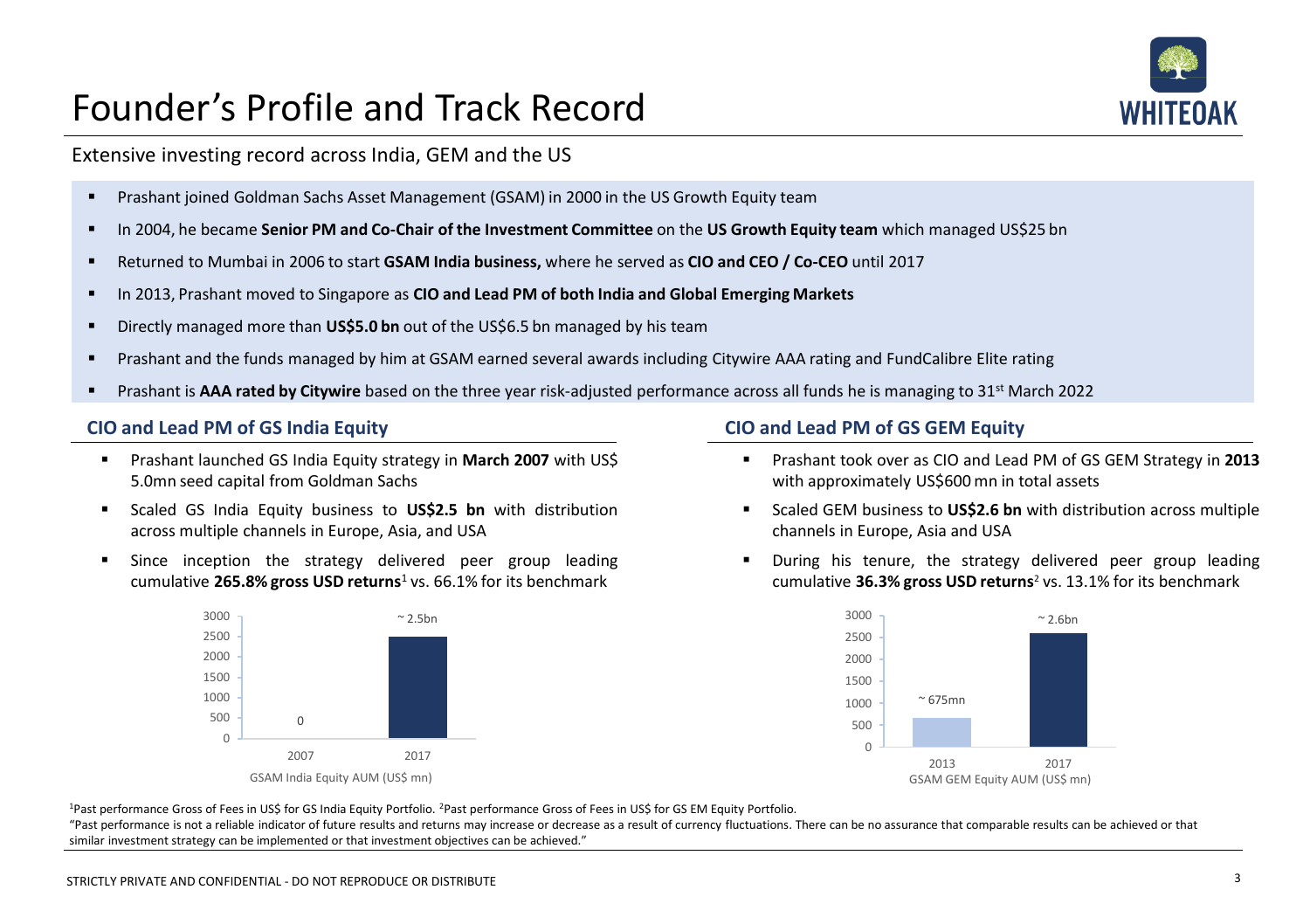

### Investment Culture: Team, Philosophy, Process & Portfolio Construction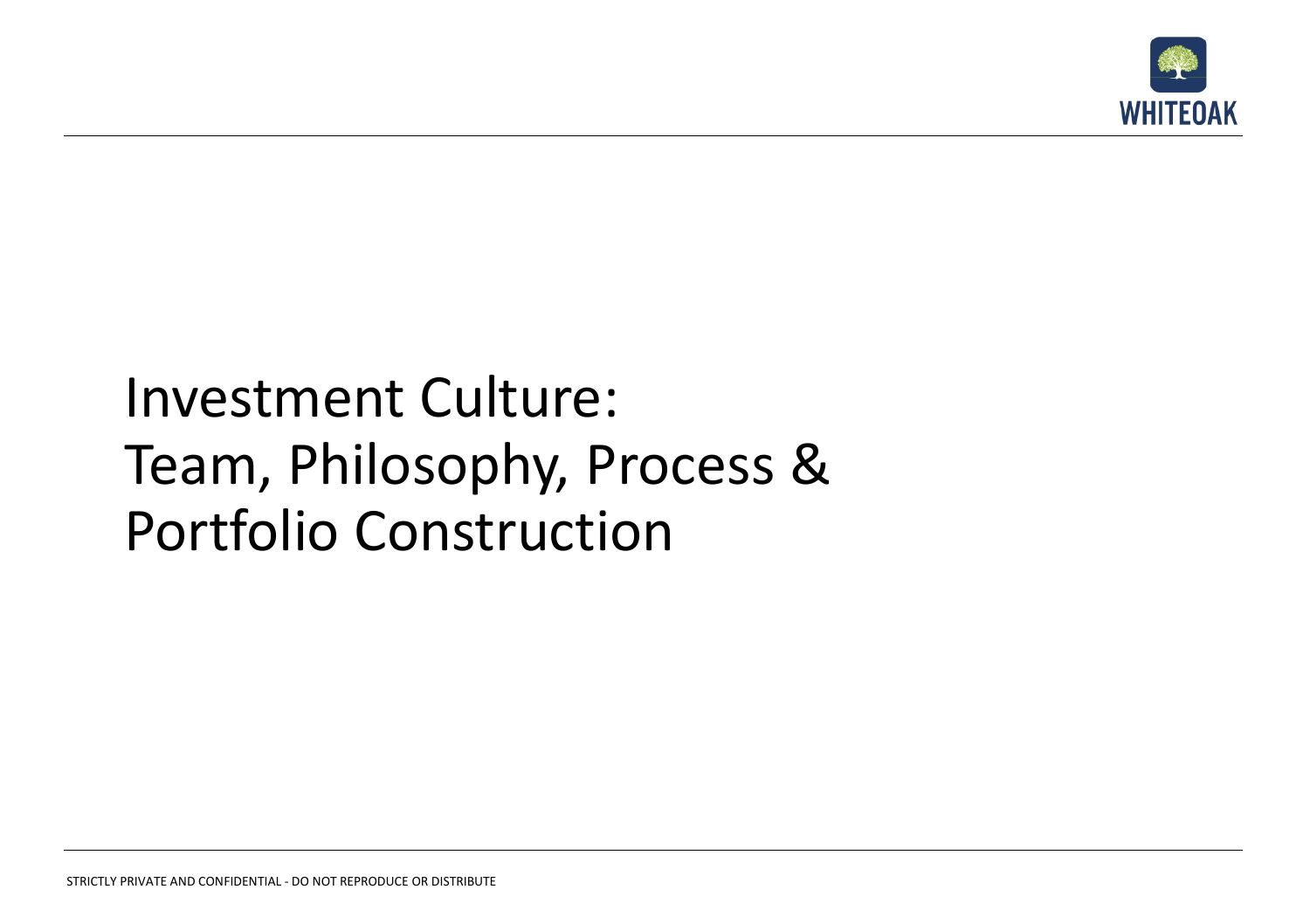## **WHITEOAK**

### Focused Investment Culture

Performance first

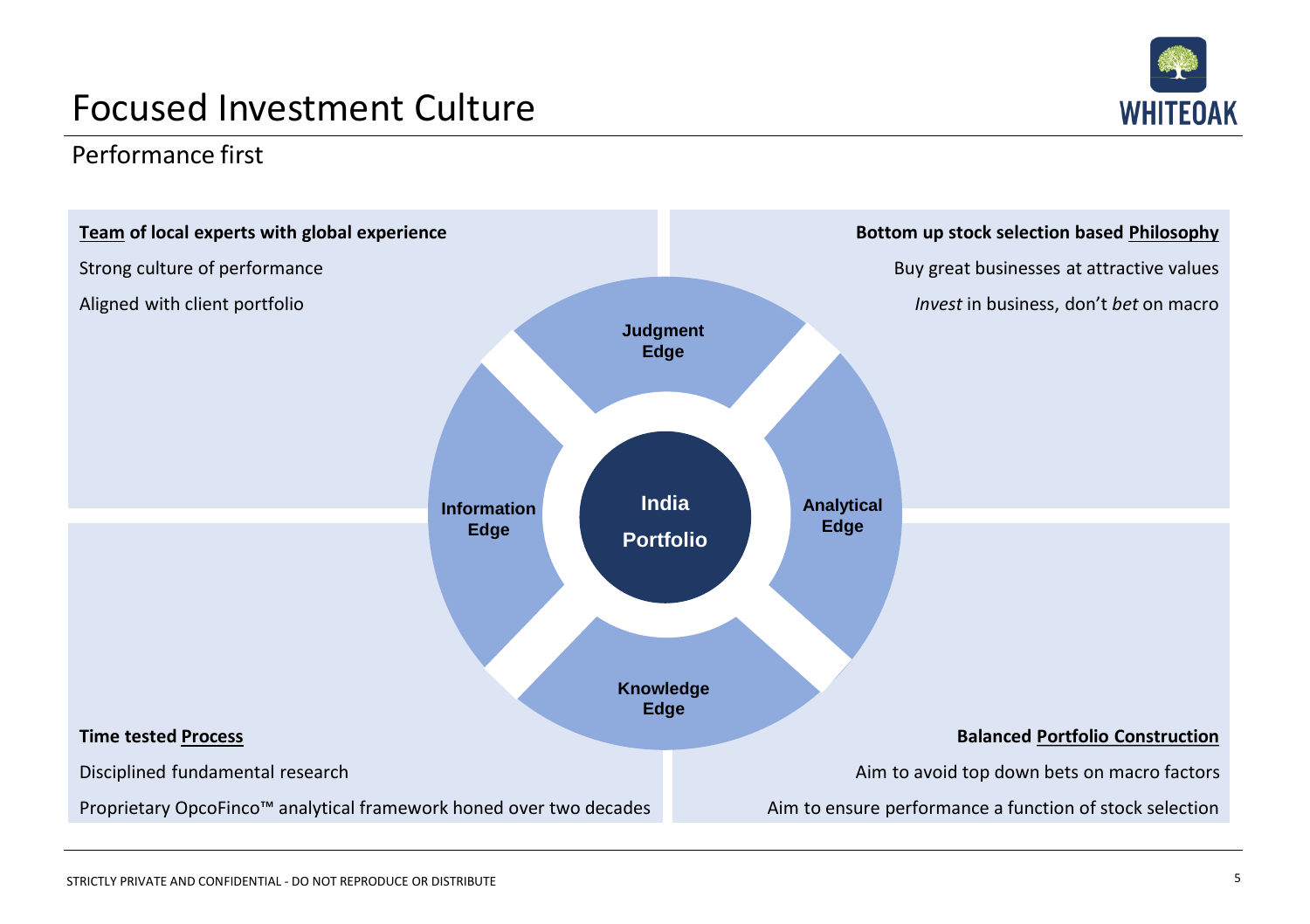

### Our Team

#### Well resourced team of local experts with global experience



<sup>1</sup>Employees of White Oak Capital Partners Pte. <sup>2</sup>White Oak AMC in Mumbai. <sup>3</sup>WOCM provides non-binding, non-exclusive investment research services to White Oak Capital Partners Pte. 4 The Ratings are based on the manager's three year risk-adjusted performance across all funds the manager is managing to 31st March 2022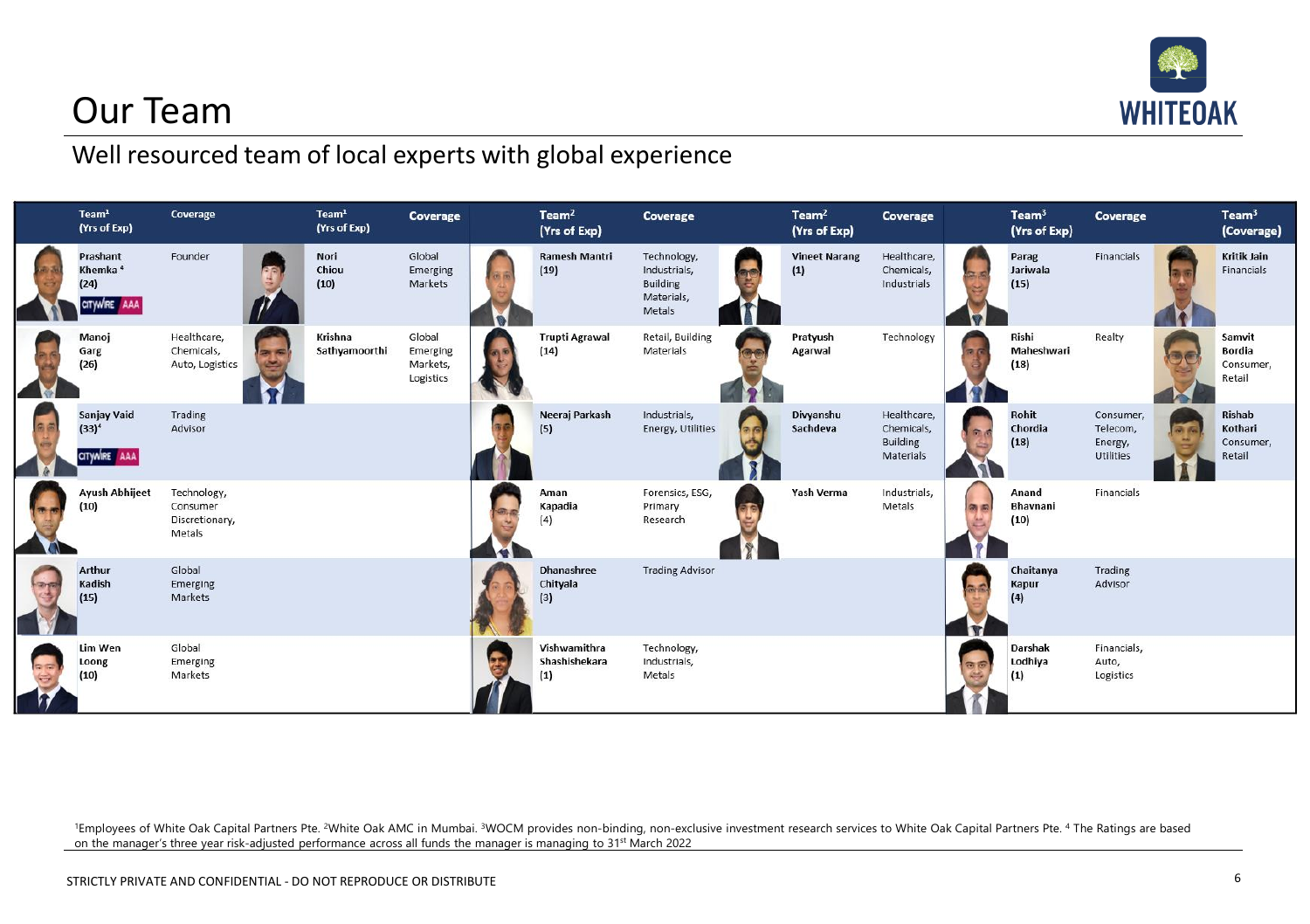# **WHITEOAK**

### Investment Philosophy

Outsized returns can be earned over time by investing in great businesses at attractive valuations

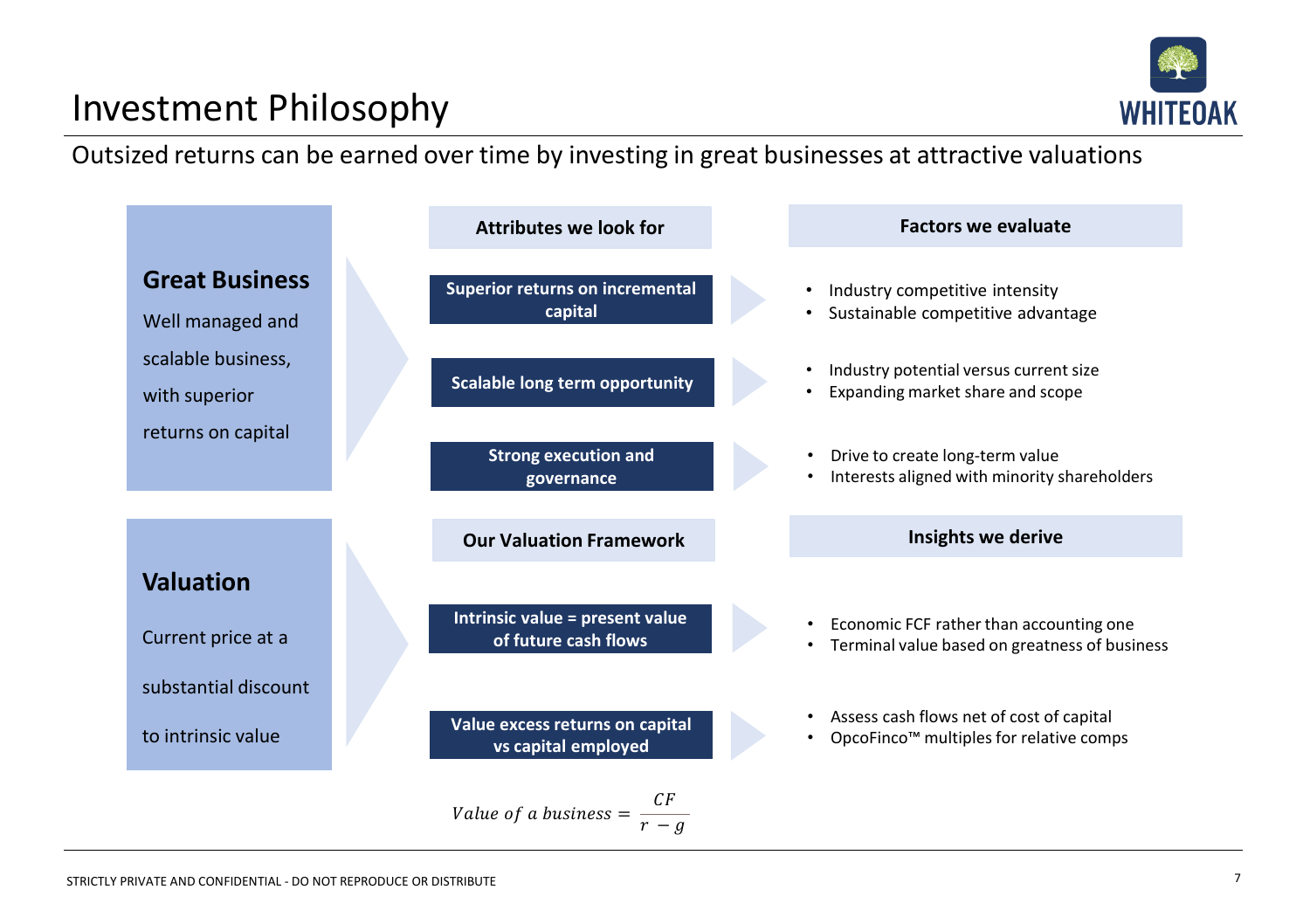

### OpcoFinco™ Framework

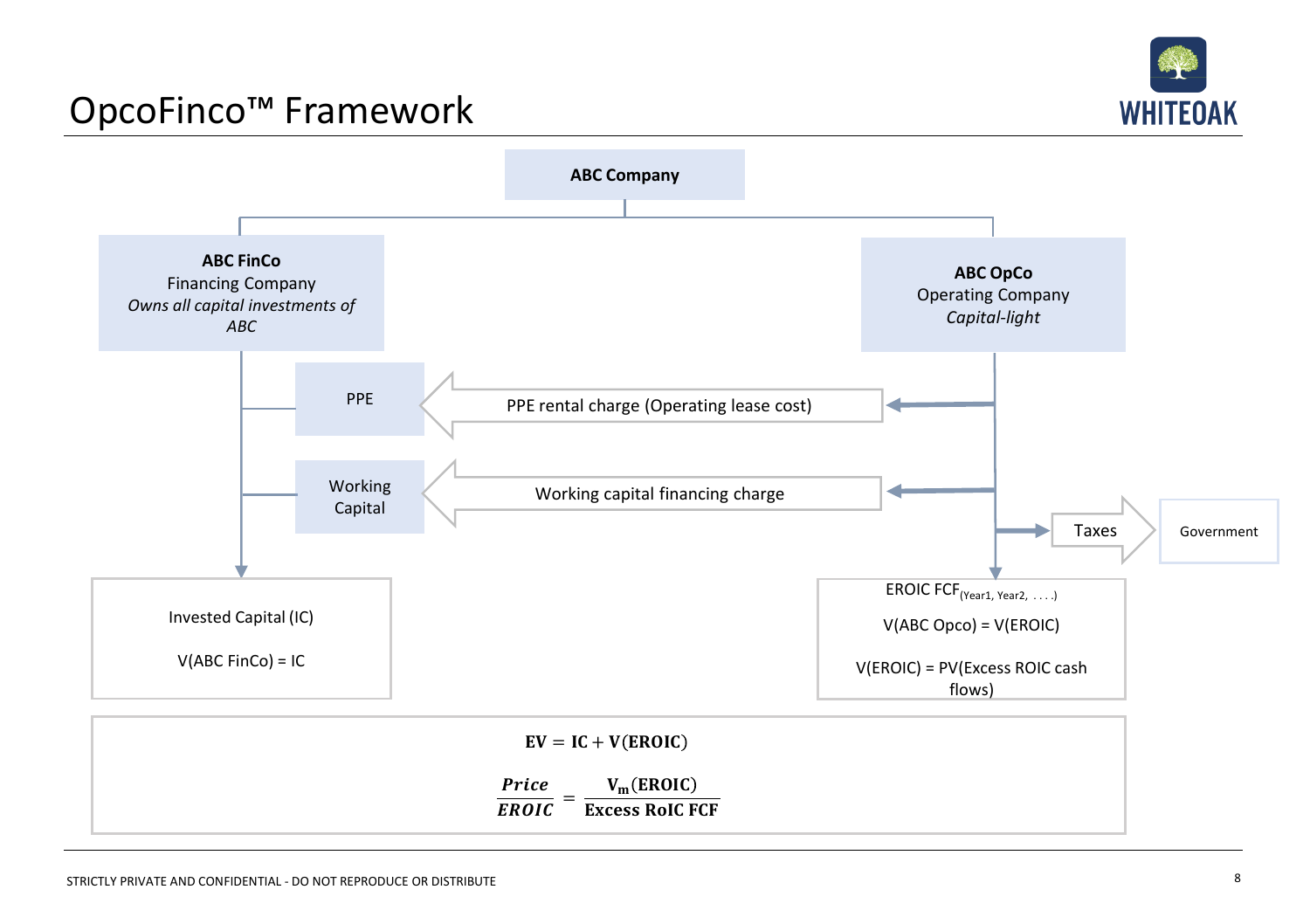### Investment Process



#### We distil from a broad investible universe

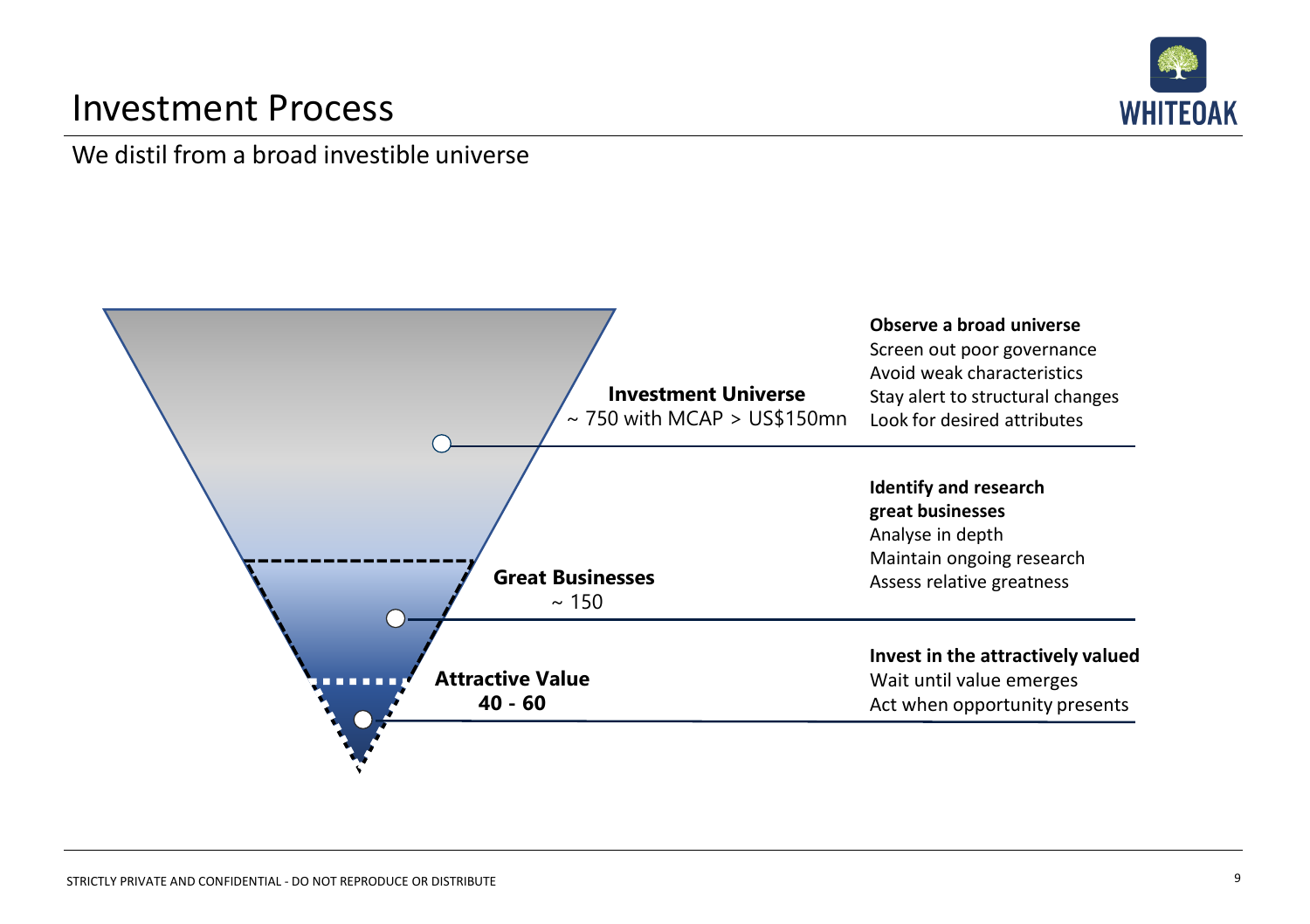### Portfolio Construction & Risk Management



We aim to ensure performance is a result of skill rather than chance

- **Balanced portfolio** of select companies agnostic to benchmark
- Focus on ensuring alpha generation is a function of **stock selection**
- Aim to consciously **avoid market timing** or **sector rotation** or other such top-down bets
- Understand, monitor, and aim to contain **residual factor risks** that are **by-product of stock selection**
- Typical exposure limits

Single stock: 10% at market value

Single promoter group: 25%

Single industry: 30%



*We never forget that in macro, we only have hunches: in the micro, we can develop justifiably deep conviction - Seth Klarman*

\*For Illustration Purpose only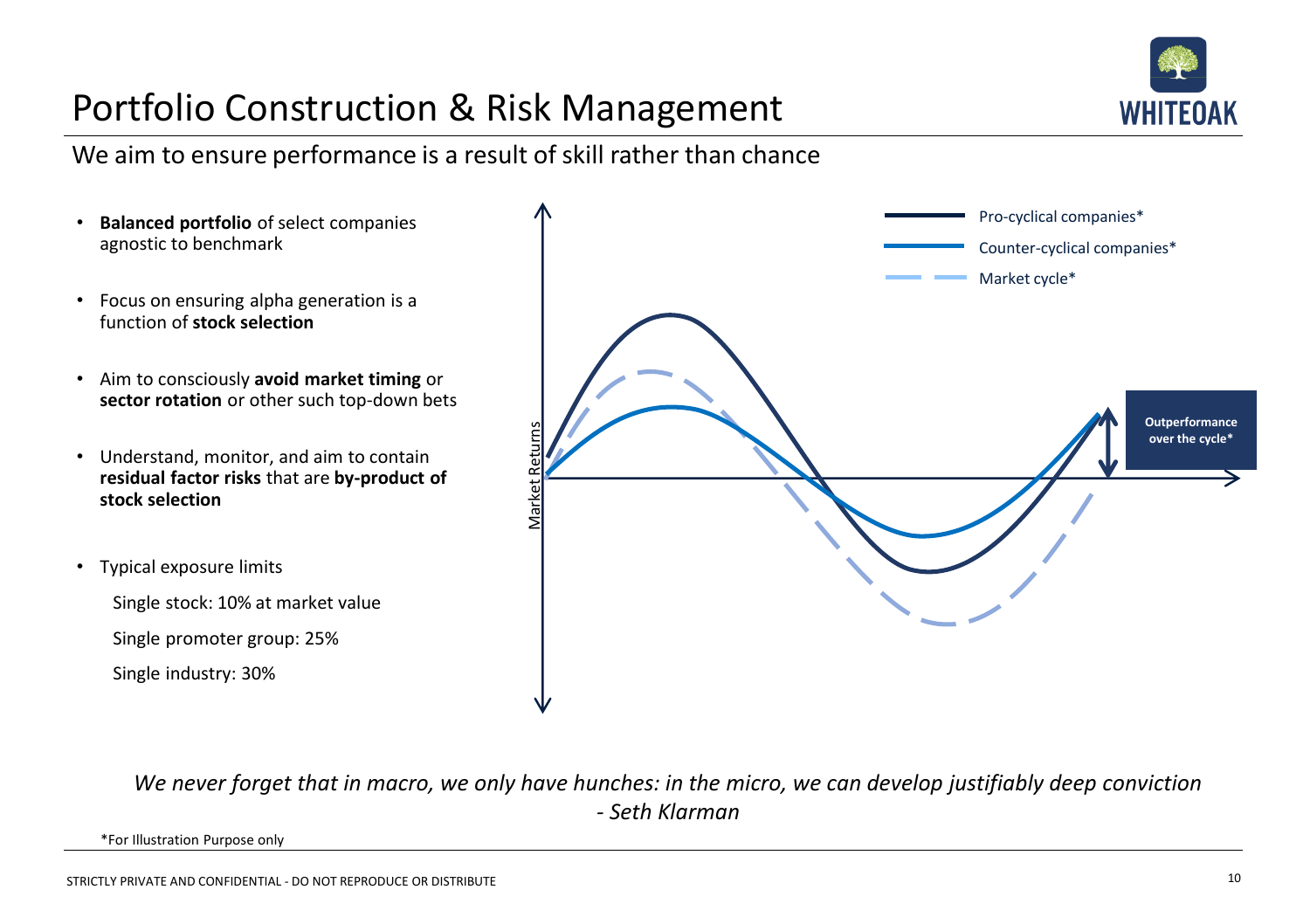

### Opportunity Funnel



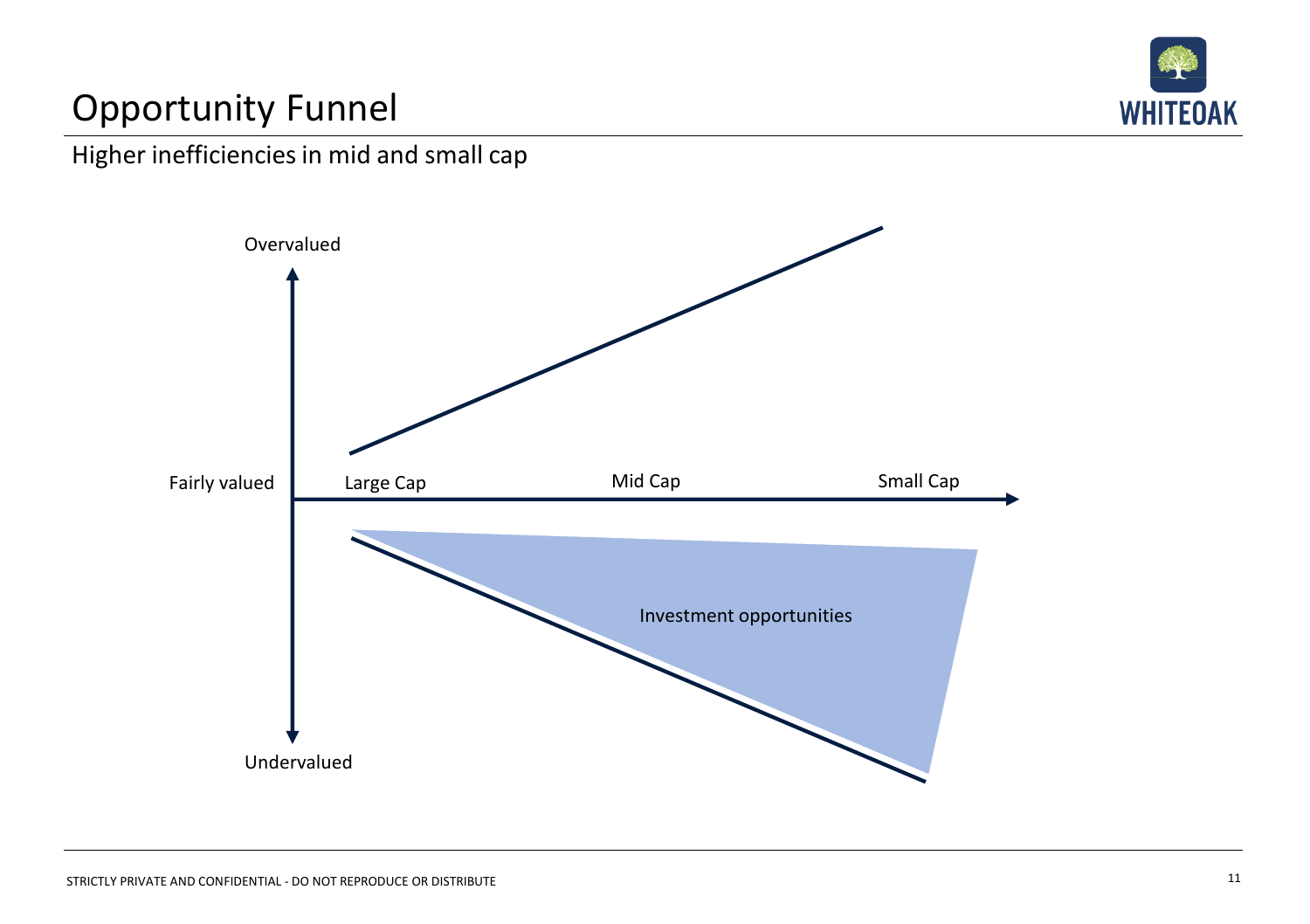

## White Oak India Pioneers Equity ESG Portfolio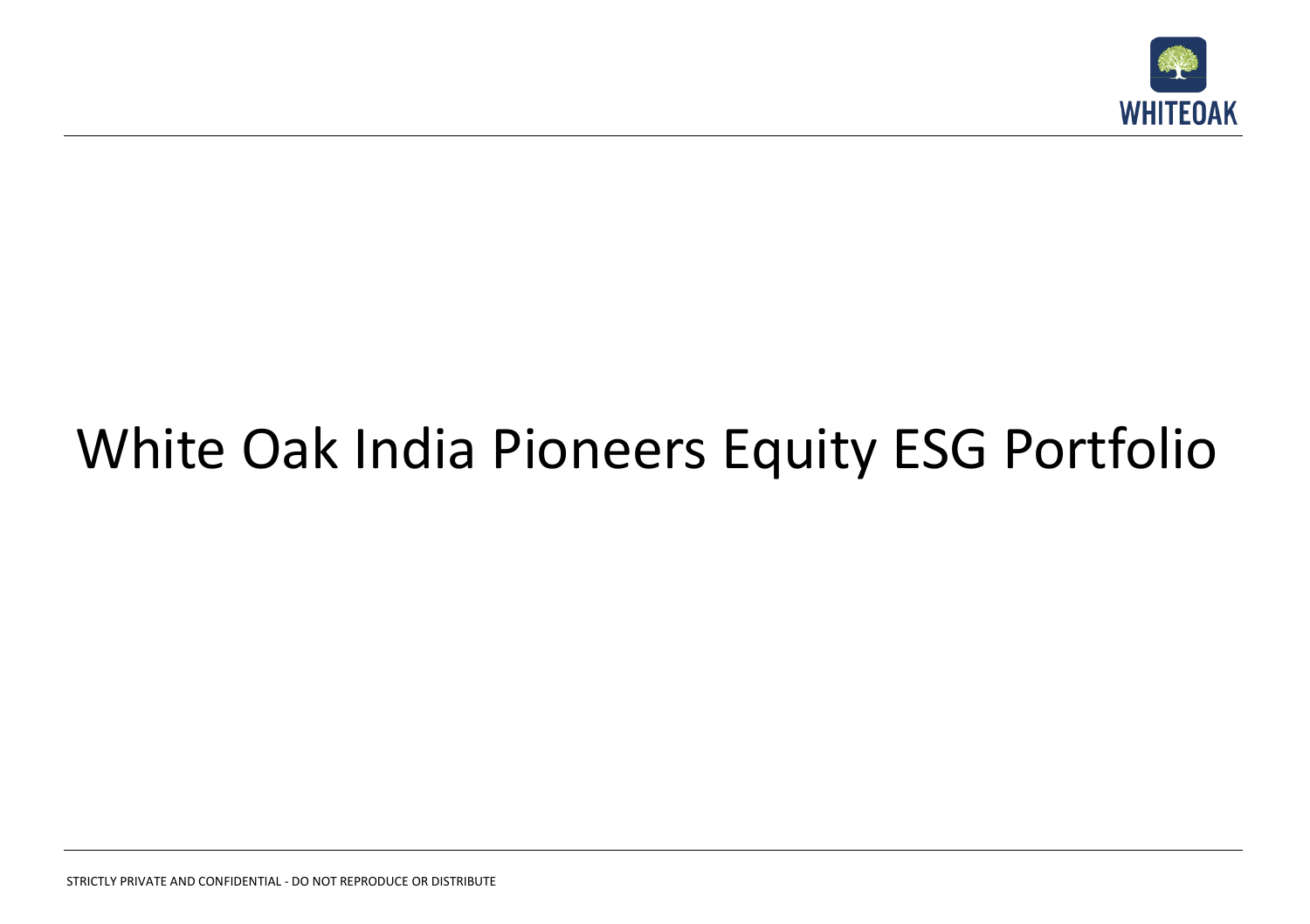

- White Oak's investment approach naturally **integrates Environment, Social, and Governance ("ESG")** factors in its investment decision-making process
- We value businesses that follow industry-leading environmental practices, demonstrate ethical business conduct and deals fairly with stakeholders
- Sustainable investment strategy **preserves long-term shareholder and stakeholder value** by balancing financial and commercial analysis with sound ESG practices serving a wider community
- Addressing ESG issues is instrumental in effective mitigation of risks, which in our opinion plays a key role in delivering superior, sustainable and long-term value
- We are committed to ESG and are signatories to **The United Nations-backed Principles for Responsible Investment Initiative (PRI)** since 2019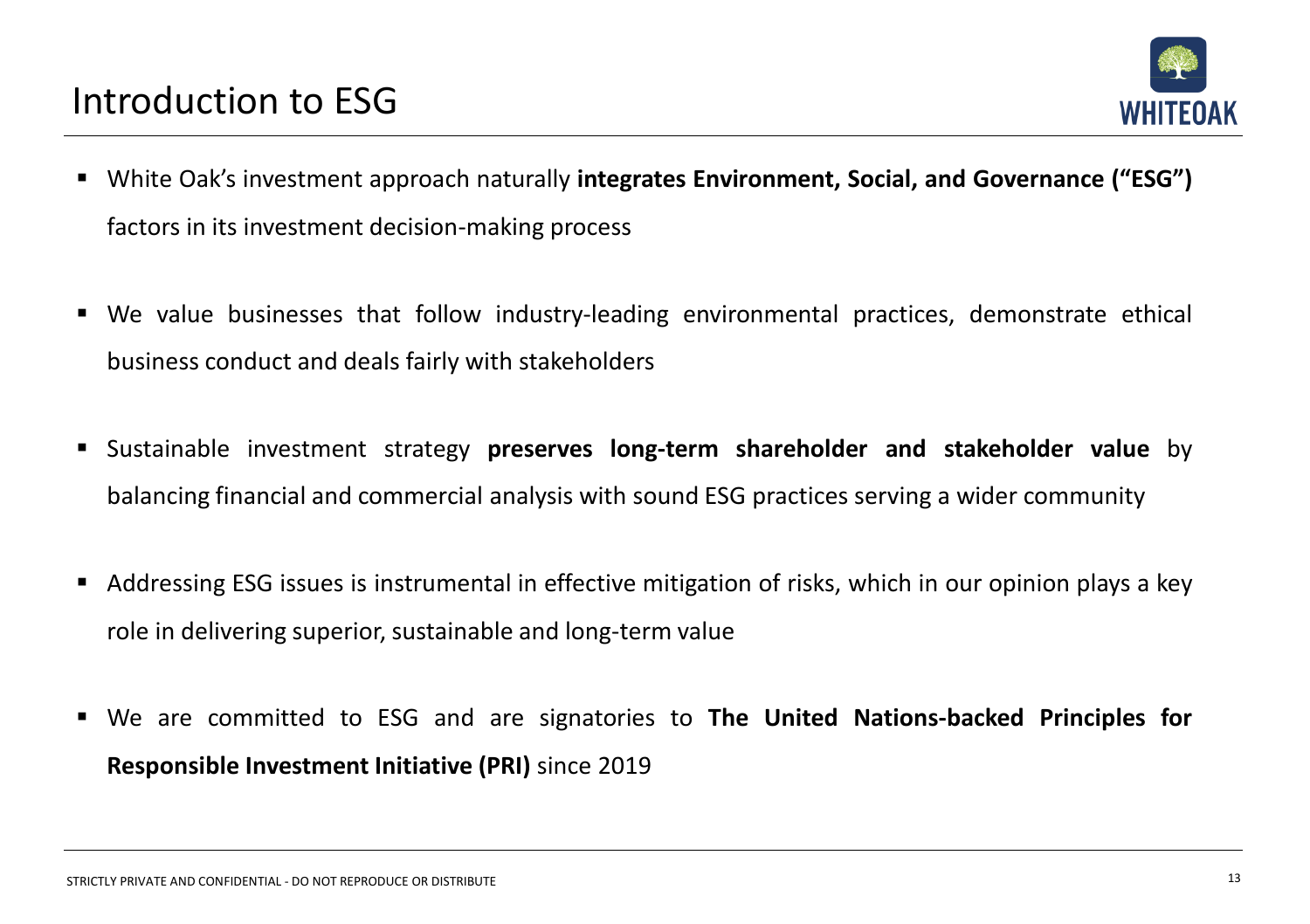### Principles guiding our ESG Framework



Principles guiding a holistic sustainability framework

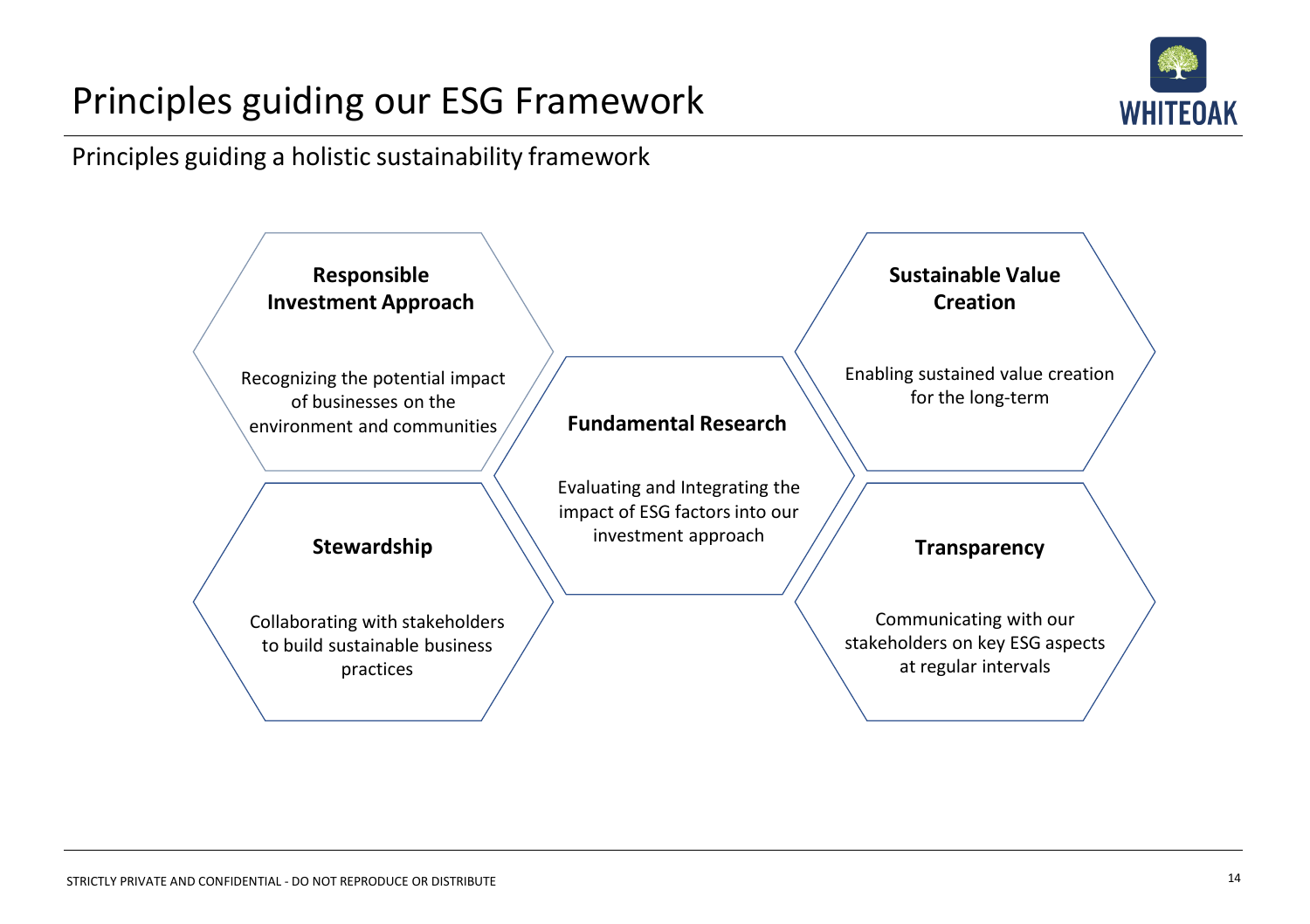**Policy**



#### Evaluating businesses on their ESG commitment and processes

#### **Do practices reflect management's commitment towards ESG?**

- Is there a well-defined policy which ensures management oversight?
- Are internal processes aligned towards driving sustainable growth?
- Are there stated policies towards environmental protection?

|             | What is the risk management framework?                                |
|-------------|-----------------------------------------------------------------------|
| <b>Risk</b> | Underlying processes and capabilities at identifying potential risks? |
| Assessment  | How well are ESG risks integrated into the overall framework?         |
|             | Is there an organization wide 'risk-culture'?                         |
|             |                                                                       |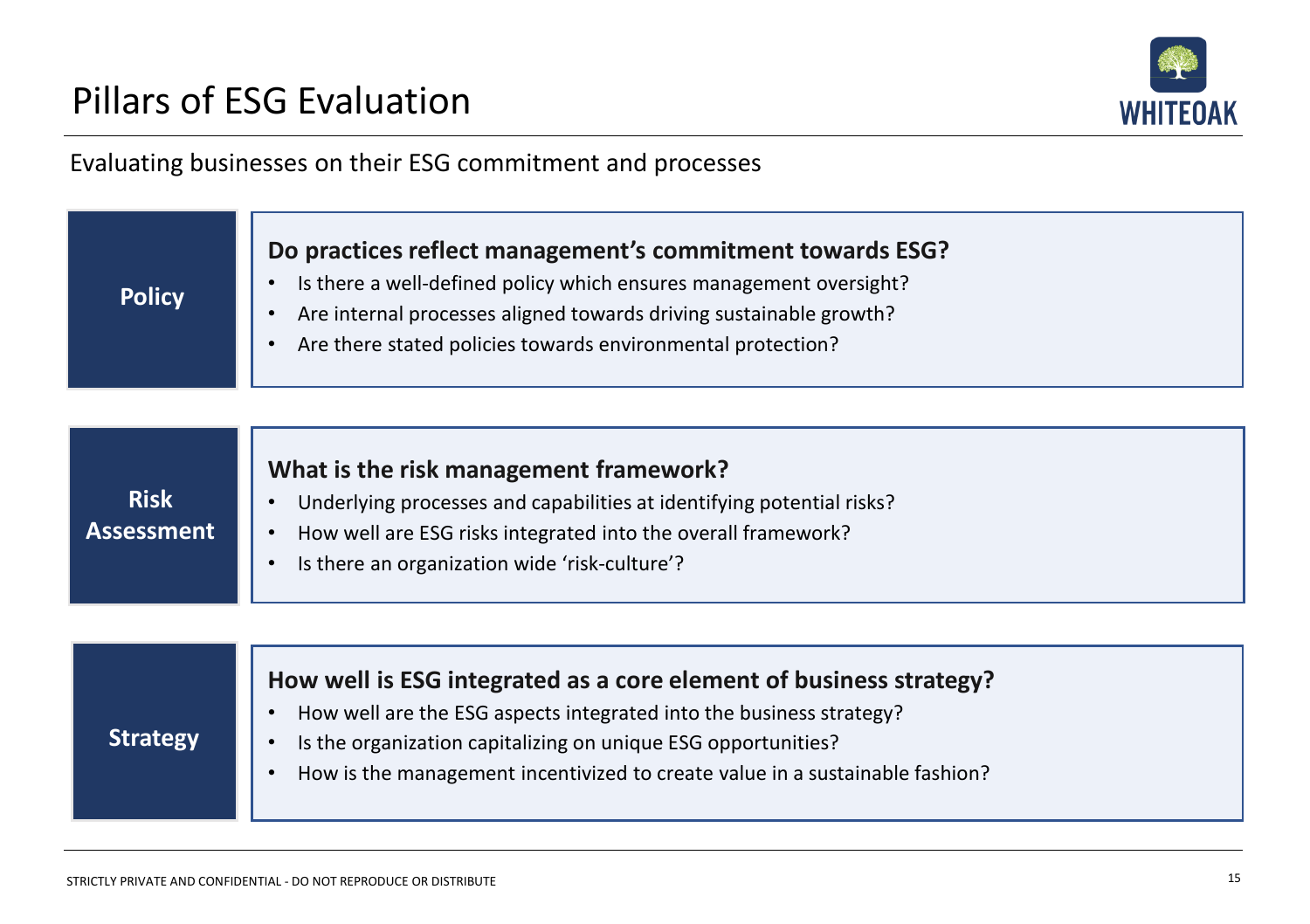### Key Considerations for ESG Evaluation



#### **Environment**

- Effluent treatment processes
- Efficient utilization of natural resources
- Management oversight on environmental performance
- Integration of environmental consideration in product innovation
- Focus on reducing carbon intensity
- Climate change risk assessment and mitigation

#### **Social**

- Promoting diversity and inclusion
- Health and safety management systems
- Data security and Intellectual Capital protection
- Grievance management systems
- Crisis management and emergency preparedness
- Community development through CSR activities

#### **Governance**

- Economic alignment of management with long term performance
- Related party transactions
- Poor accounting practises
- Executive compensation
- Independence of risk management function
- Compliance management and whistleblower mechanism
- Anti-corruption and bribery and Anti-money laundering

|                | We believe that we have a responsibility towards facilitating a transition to a climate-resilient<br>economy                        |
|----------------|-------------------------------------------------------------------------------------------------------------------------------------|
| <b>Climate</b> | We support the recommendations of TCFD and promote increased transparency                                                           |
| Change         | We monitor businesses with a greater exposure to climate-change related risks and their progress<br>towards a low-carbon transition |
|                | We sook to encourage and promote target setting for emissions reduction and enhancement in the                                      |

• We seek to encourage and promote target setting for emissions reduction and enhancement in the level of disclosures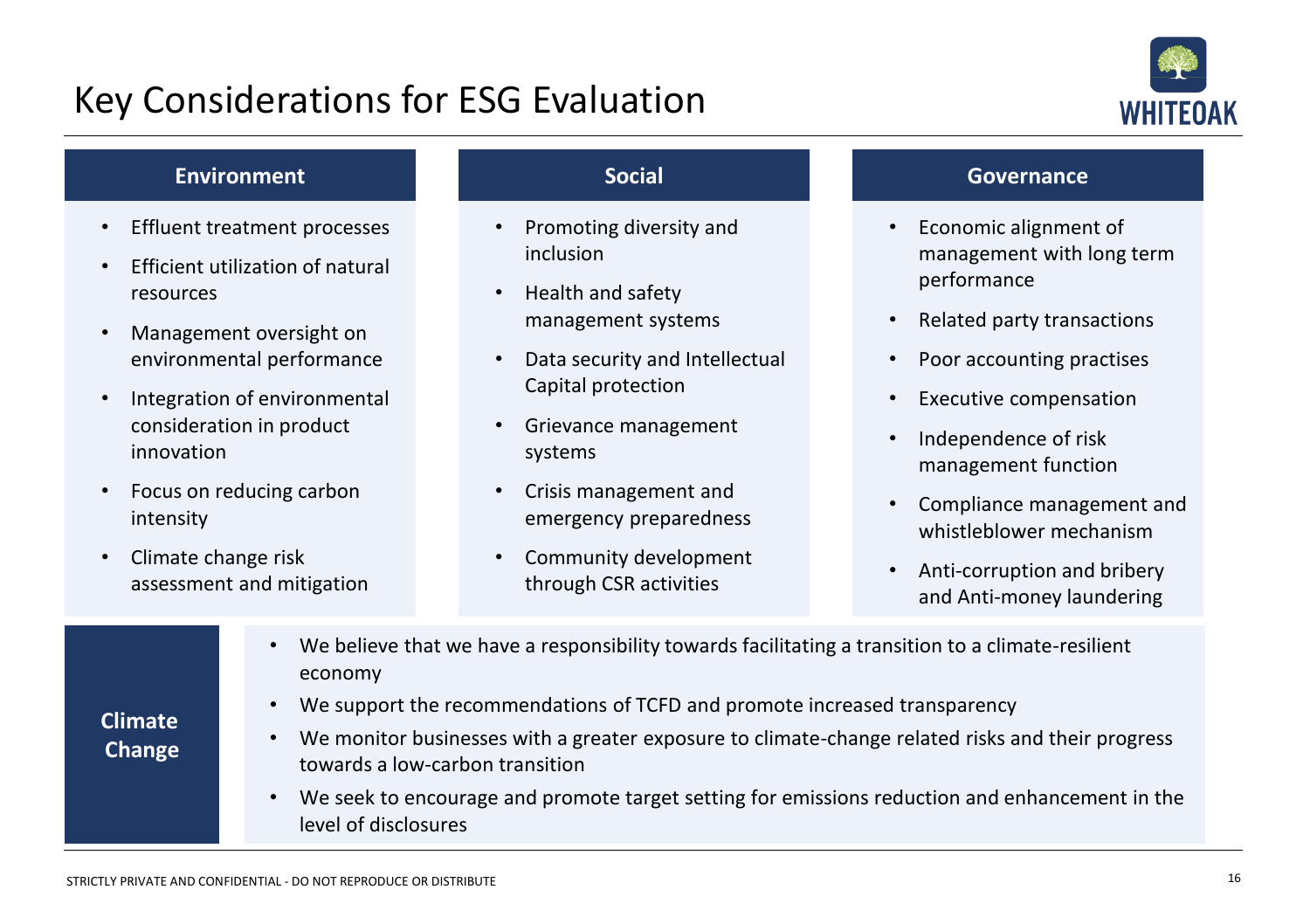

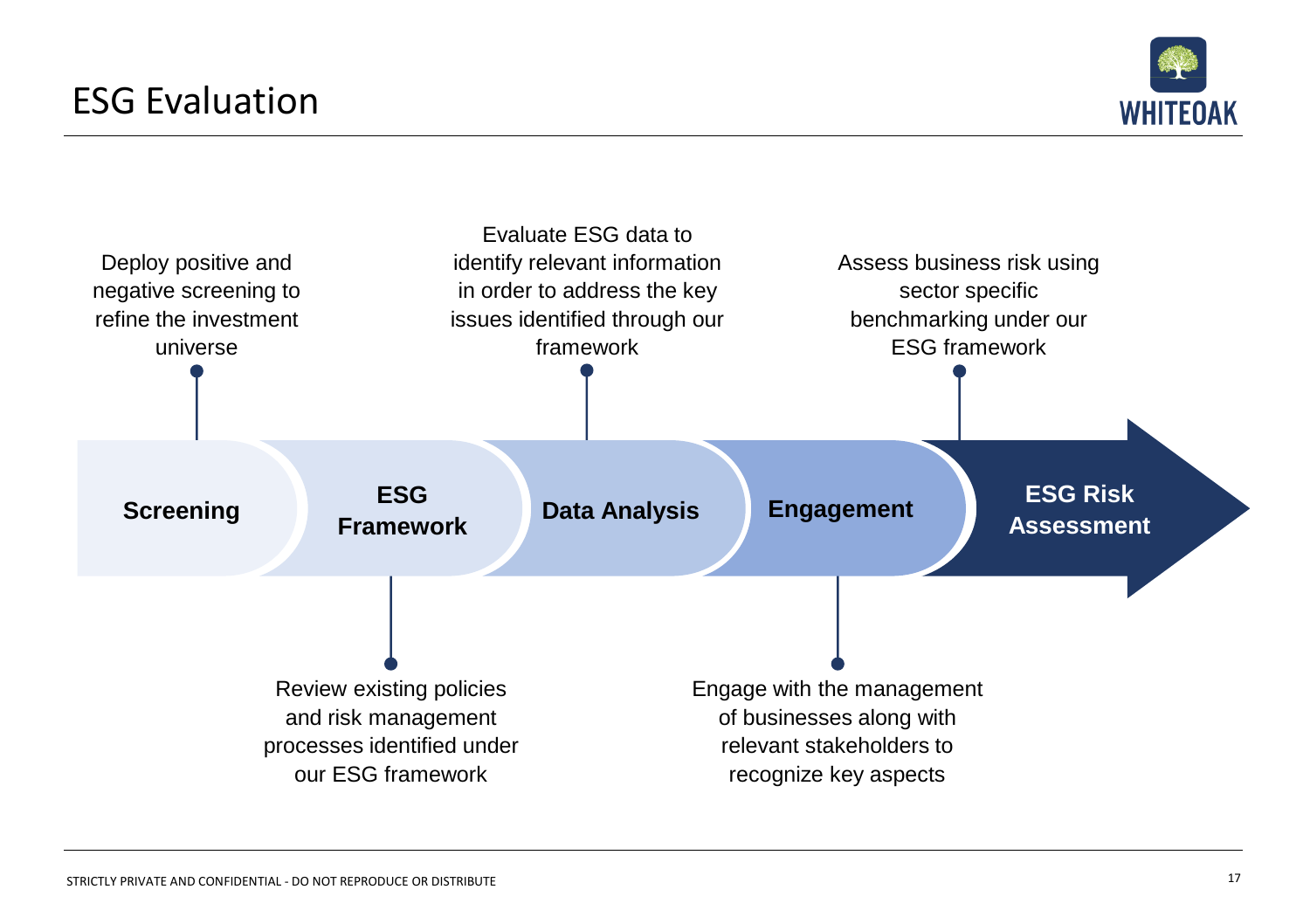

### Portfolio Composition

As at 30 April 2022



**GICS Sector Weights1**

Portfolio S&P BSE 500



**Market Cap Weights1,2**

Portfolio S&P BSE 500

<sup>1</sup>The number inside the bars denote the number of companies in each classification. ETF's and Index futures have been included in large cap. <sup>2</sup> Market Cap Classification as per Securities and Exchange Board of India (SEBI) guidelines. <sup>3</sup>White Oak Research, Bloomberg.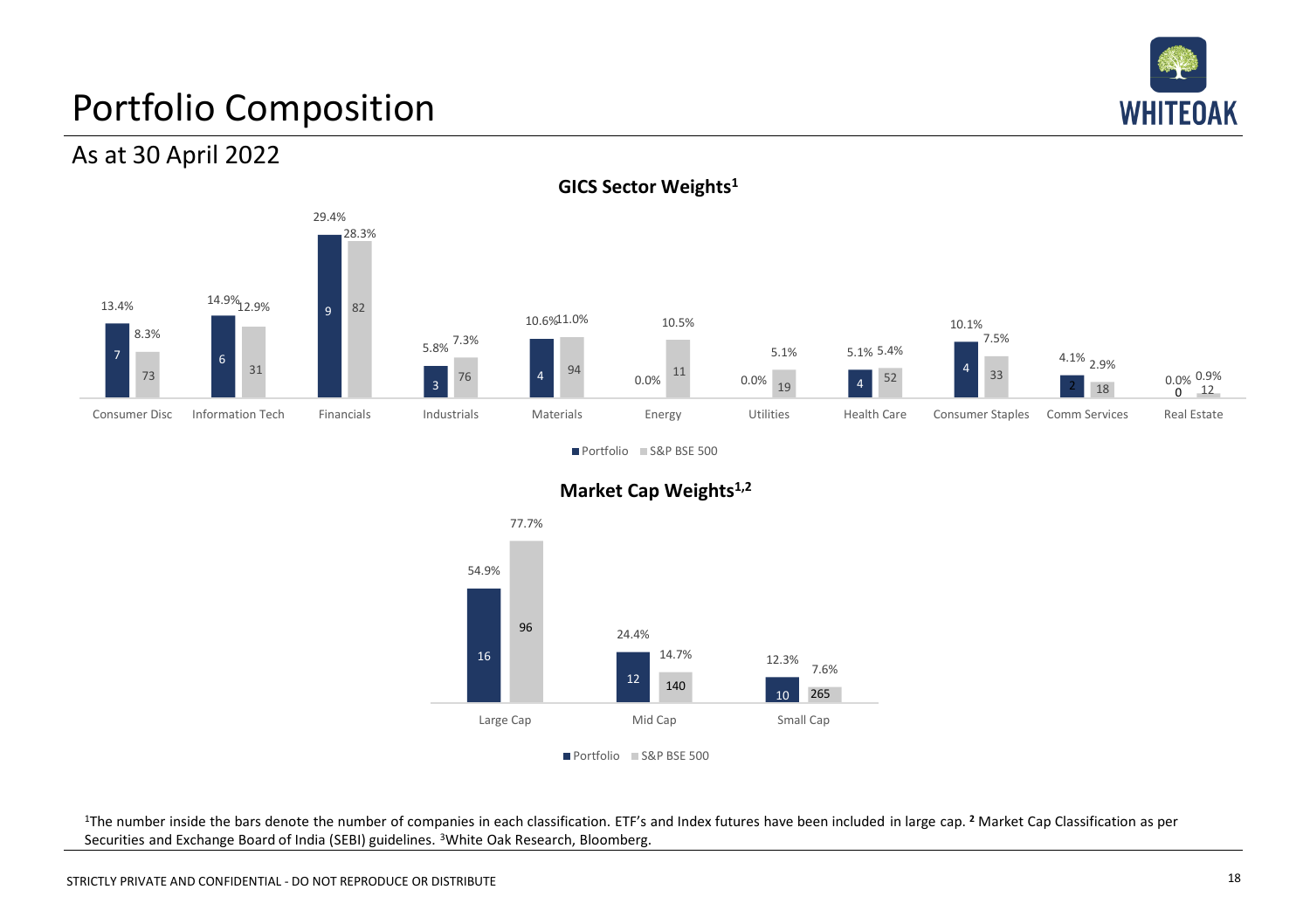### Portfolio Performance



#### 1 September 2021 – 30 April 2022, Net of Fees in INR

|                   | <b>Portfolio</b> | <b>Benchmark%</b><br><b>S&amp;P BSE 5001</b> | <b>Excess Returns</b><br>(bps) |
|-------------------|------------------|----------------------------------------------|--------------------------------|
| <b>YTD 2022</b>   | $-7.7%$          | $-0.8%$                                      | $-686$                         |
| Part 2021         | 2.5%             | 3.1%                                         | $-58$                          |
| S.I. (Cumulative) | $-5.3%$          | 2.3%                                         | $-761$                         |

| <b>S&amp;P BSE 100</b><br>Large cap <sup>1</sup> | <b>S&amp;P BSE 150</b><br>Mid cap <sup>1</sup> | <b>S&amp;P BSE 250</b><br>Small cap <sup>1</sup> |
|--------------------------------------------------|------------------------------------------------|--------------------------------------------------|
| $-0.3%$                                          | $-2.0%$                                        | $-3.5%$                                          |
| 2.0%                                             | 5.7%                                           | 10.1%                                            |
| 1.7%                                             | 3.6%                                           | 6.2%                                             |

Inception Date: 1 September 2021. <sup>1</sup>All indices are Net Total Return in INR. Performance is net of all fees and expenses (including taxes). Performance shown since 1 September 2021 as client monies were managed from this date. Performance related information provided herein is not verified by SEBI. Past performance is not a reliable indicator of future results. Part 2021 : From September 1, 2021, till December 31, 2021.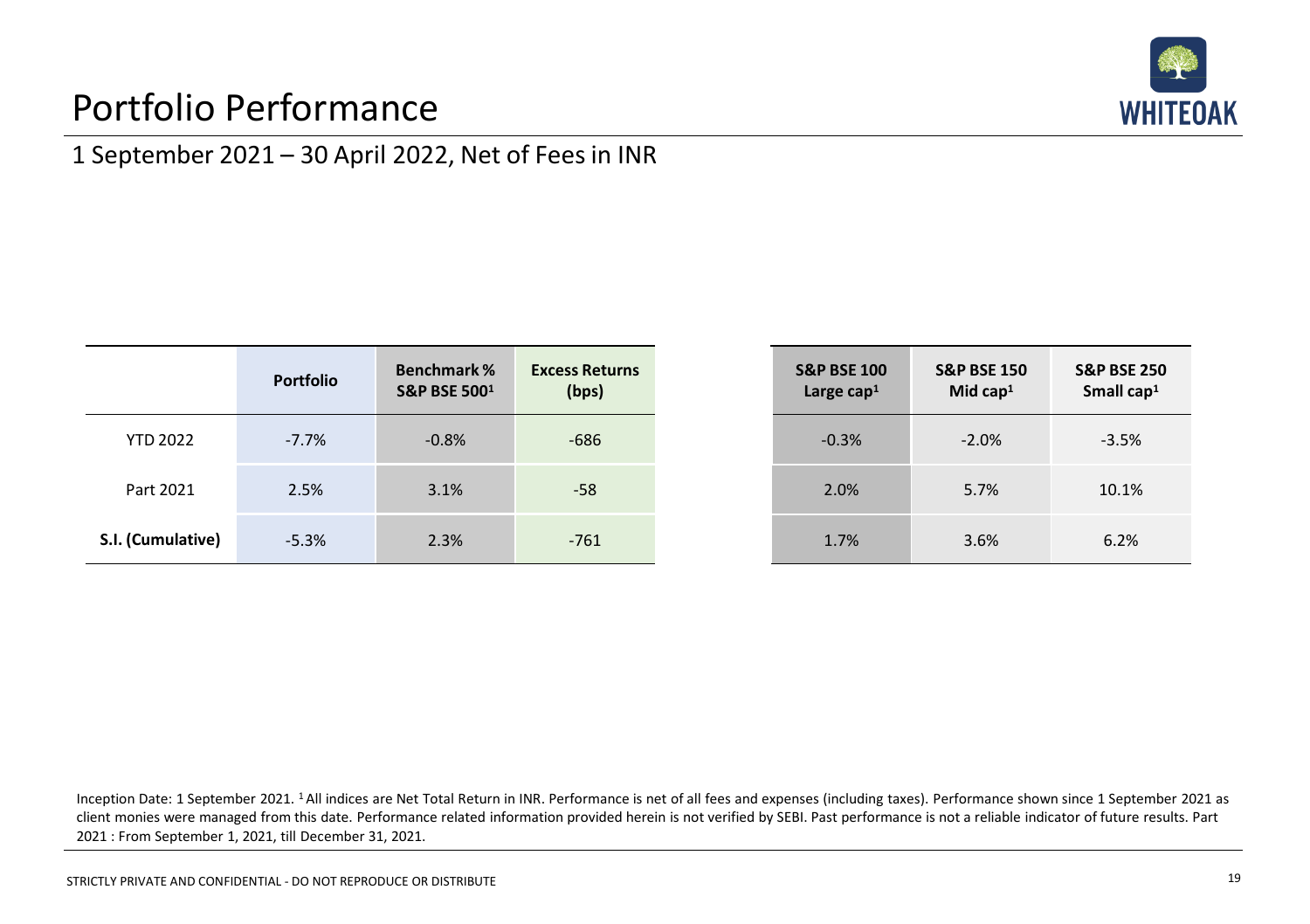

### Market Cap Attribution Analysis

**Attribution by Market Cap<sup>1</sup>**

#### Stock selection drives performance : 1 September 2021 – 30 April 2022



|         |   |                     | Portfolio                |                        | Benchmark                |                        | Attribution                |                             |                             |
|---------|---|---------------------|--------------------------|------------------------|--------------------------|------------------------|----------------------------|-----------------------------|-----------------------------|
|         |   |                     | Average<br>Weight<br>(%) | Total<br>Return<br>(%) | Average<br>Weight<br>(%) | Total<br>Return<br>(%) | Selection<br>Effect<br>(%) | Allocation<br>Effect<br>(%) | Total<br>Attribution<br>(%) |
|         |   | Large Cap           | 58.6                     | $-4.6$                 | 78.0                     | 2.1                    | $-4.0$                     | 0.0                         | $-3.9$                      |
|         |   | Mid Cap             | 24.2                     | $-4.4$                 | 14.6                     | 3.6                    | $-1.9$                     | 0.1                         | $-1.8$                      |
|         |   | Small Cap           | 10.9                     | 7.0                    | 7.5                      | 1.8                    | 0.6                        | 0.1                         | 0.7                         |
|         |   | Cash/Futures/Others | 6.3                      | 0.0                    | 0.0                      | 0.0                    | $\overline{\phantom{a}}$   | $\overline{\phantom{a}}$    | 0.2                         |
| -5<br>٠ | 5 | Total               | 100.0                    | $-2.6$                 | 100.0                    | 2.3                    | $-5.3$                     | 0.4                         | $-4.9$                      |

**<sup>1</sup>**FactSet's Attribution Analysis. Performance is gross of fees, taxes and expenses. Market Cap Classification as per Securities and Exchange Board of India (SEBI) guidelines for Mutual Funds. Performance related information provided herein is not verified by SEBI.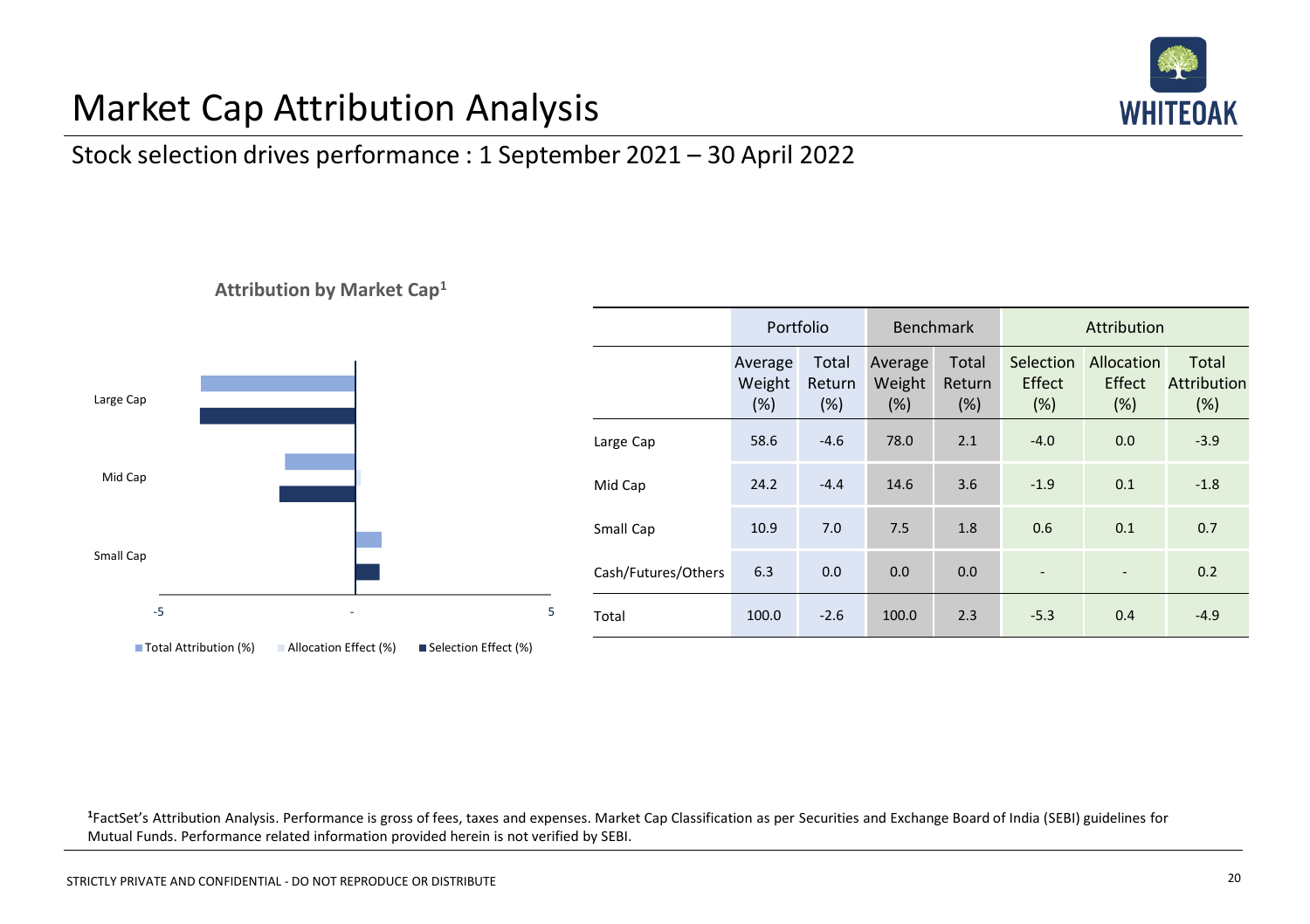

### Sector Attribution Analysis

#### Stock selection drives performance : 1 September 2021 – 30 April 2022



| Sector                  | Portfolio                |                        | <b>Benchmark</b>         |                        | Attribution    |                                        |                                 |
|-------------------------|--------------------------|------------------------|--------------------------|------------------------|----------------|----------------------------------------|---------------------------------|
|                         | Average<br>Weight<br>(%) | Total<br>Return<br>(%) | Average<br>Weight<br>(%) | Total<br>Return<br>(%) | Effect<br>(%)  | Selection Allocation<br>Effect<br>(% ) | Total<br>Attributio<br>$n (\%)$ |
| Comm Services           | 2.5                      | 4.4                    | 2.9                      | 6.8                    | $-0.1$         | 0.0                                    | $-0.1$                          |
| Consumer Disc           | 11.8                     | 7.7                    | 8.2                      | 11.8                   | $-0.5$         | 0.3                                    | $-0.2$                          |
| <b>Consumer Staples</b> | 10.0                     | $-10.0$                | 7.5                      | $-3.5$                 | $-0.7$         | $-0.2$                                 | $-0.9$                          |
| Energy                  | 0.0                      | 0.0                    | 9.2                      | 22.1                   | 0.0            | $-1.7$                                 | $-1.7$                          |
| Financials              | 30.6                     | $-3.9$                 | 29.8                     | $-6.5$                 | 0.8            | 0.0                                    | 0.8                             |
| <b>Health Care</b>      | 4.1                      | $-22.9$                | 5.5                      | $-8.2$                 | $-0.7$         | 0.1                                    | $-0.6$                          |
| Industrials             | 2.7                      | $-6.3$                 | 7.3                      | 8.6                    | $-0.4$         | $-0.3$                                 | $-0.7$                          |
| <b>Information Tech</b> | 21.7                     | $-3.9$                 | 14.1                     | $-5.2$                 | 0.2            | $-0.3$                                 | $-0.1$                          |
| Materials               | 10.2                     | 3.0                    | 10.7                     | 2.6                    | 0.0            | 0.1                                    | 0.0                             |
| Real Estate             | 0.0                      | 0.0                    | 0.9                      | 10.1                   | 0.0            | $-0.1$                                 | $-0.1$                          |
| Utilities               | 0.0                      | 0.0                    | 4.0                      | 53.2                   | 0.0            | $-1.7$                                 | $-1.7$                          |
| Cash/Futures/Others     | 6.3                      | 0.0                    | 0.0                      | 0.0                    | $\overline{a}$ |                                        | 0.2                             |
| Total                   | 100.0                    | $-2.6$                 | 100.0                    | 2.3                    | $-1.3$         | $-3.6$                                 | $-4.9$                          |

<sup>1</sup>Factset's Attribution Analysis: GICS Classification. Performance is gross of fees, taxes and expenses. Performance related information provided herein is not verified by SEBI.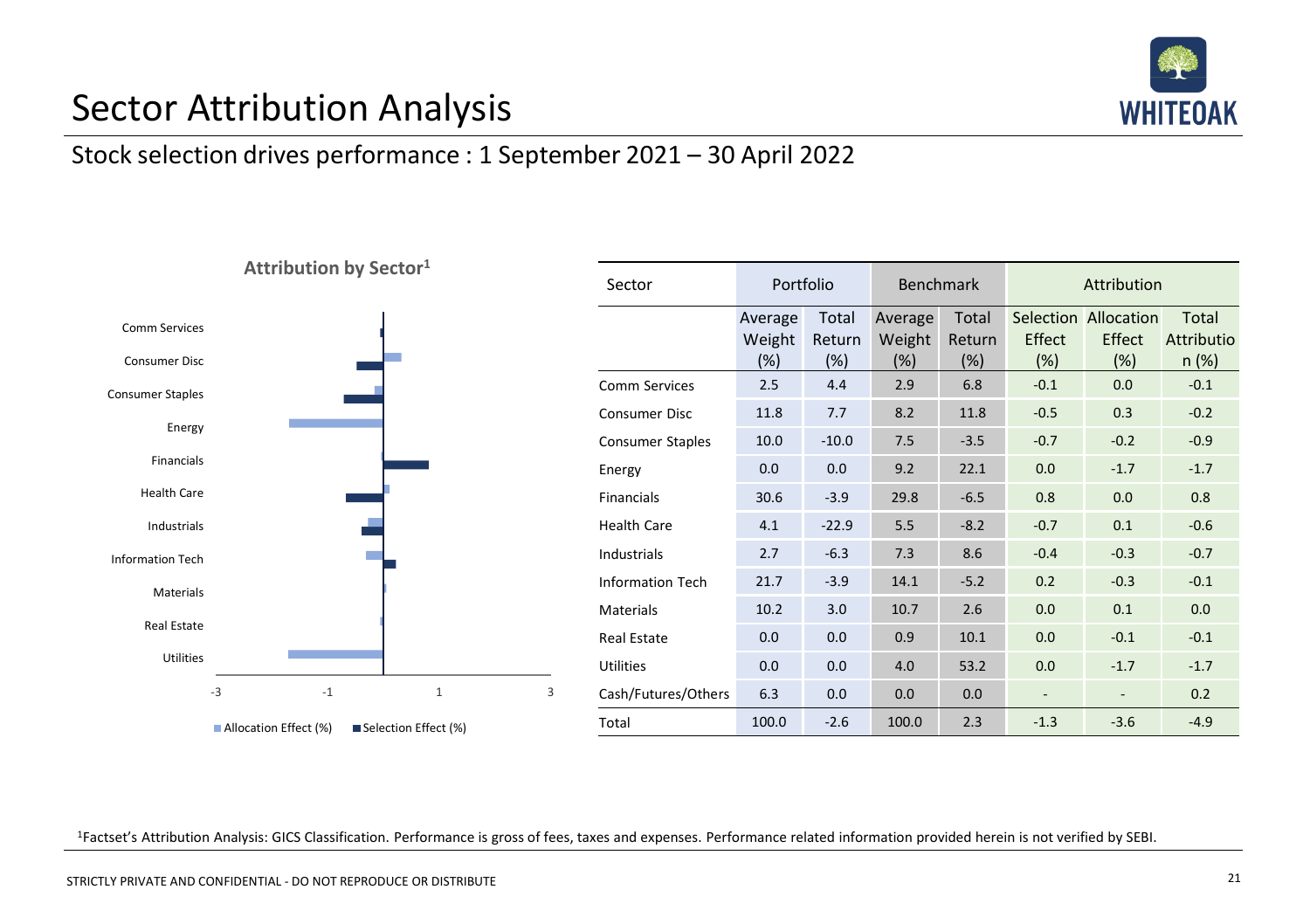

### Portfolio Performance

#### Top 10 contributors and detractors for 1 September 2021 – 30 April 2022

| <b>Top 10 Contributors</b> | <b>Ending</b><br>Weight (%) | $(\%)$  | <b>Total Return Contribution</b><br>to Alpha (bps) |
|----------------------------|-----------------------------|---------|----------------------------------------------------|
|                            |                             |         |                                                    |
| Fine Organic Industries    | 3.1                         | $+58.5$ | $+102$                                             |
| <b>Persistent Systems</b>  | 3.1                         | $+30.3$ | $+88$                                              |
| <b>Titan Company</b>       | 5.8                         | $+26.8$ | $+87$                                              |
| Cholamandalam Inv          | 4.3                         | $+30.1$ | $+80$                                              |
| Saregama India             | 1.9                         | $+30.1$ | $+28$                                              |
| Clean Science & Technology | 1.2                         | $+29.8$ | $+23$                                              |
| <b>Vedant Fashions</b>     | 1.3                         | $+20.4$ | $+17$                                              |
| Dixon Technologies         | 2.4                         | $+6.1$  | $+9$                                               |
| Astral                     | 3.5                         | $+3.1$  | $+8$                                               |
| <b>Mphasis</b>             | 2.5                         | $+2.5$  | $+6$                                               |

| <b>Top 10 Detractors</b>         | <b>Ending</b><br>Weight (%) | Total Return<br>(%) | <b>Contribution</b><br>to Alpha (bps) |
|----------------------------------|-----------------------------|---------------------|---------------------------------------|
|                                  |                             |                     |                                       |
| Indigo Paints                    | 1.6                         | $-39.6$             | $-102$                                |
| Computer Age Management          | 1.9                         | $-37.0$             | $-72$                                 |
| Dr. Lal PathLabs                 | 1.0                         | $-37.8$             | $-52$                                 |
| Nestle India                     | 6.1                         | $-6.6$              | $-50$                                 |
| Coforge                          | 1.6                         | $-18.3$             | $-48$                                 |
| <b>Crompton Greaves Consumer</b> | 1.3                         | $-21.1$             | $-47$                                 |
| 3M India                         | 1.2                         | $-20.3$             | $-33$                                 |
| Axis Bank                        | 2.8                         | $-8.8$              | $-32$                                 |
| Abbott India                     | 2.5                         | $-14.7$             | $-28$                                 |
| <b>ICICI Lombard</b>             | 1.2                         | $-21.4$             | $-26$                                 |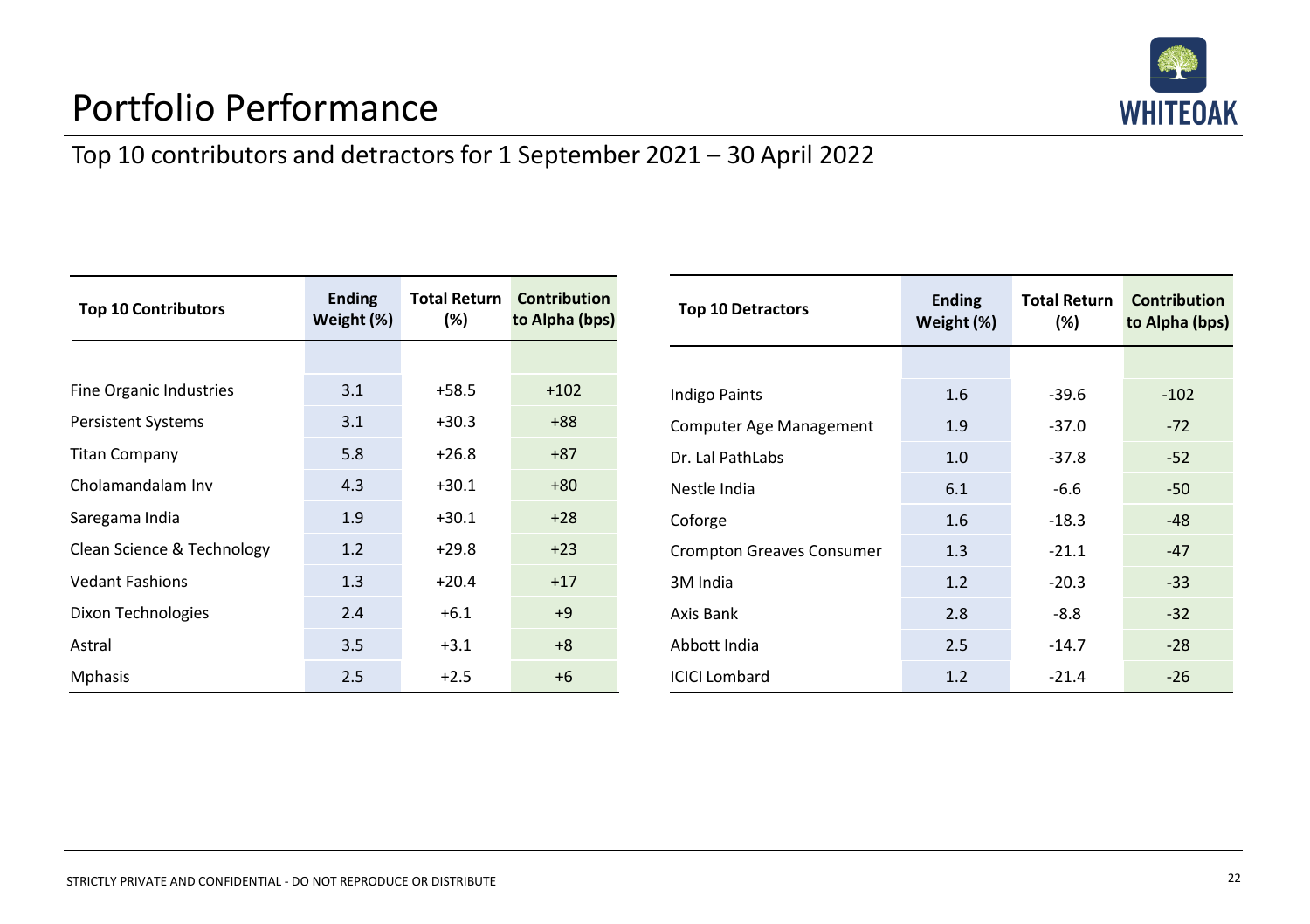

| <b>Investment Approach</b>  | White Oak India Pioneers Equity ESG Portfolio                                                                                                                                                                                                                                                                                                                                                                                                                                                                                                                                                                                                                                                                                                                                                                                                                                                                                                                                                                                                                                                |                 |  |  |
|-----------------------------|----------------------------------------------------------------------------------------------------------------------------------------------------------------------------------------------------------------------------------------------------------------------------------------------------------------------------------------------------------------------------------------------------------------------------------------------------------------------------------------------------------------------------------------------------------------------------------------------------------------------------------------------------------------------------------------------------------------------------------------------------------------------------------------------------------------------------------------------------------------------------------------------------------------------------------------------------------------------------------------------------------------------------------------------------------------------------------------------|-----------------|--|--|
| Structure                   | <b>Discretionary Portfolio Management Services</b>                                                                                                                                                                                                                                                                                                                                                                                                                                                                                                                                                                                                                                                                                                                                                                                                                                                                                                                                                                                                                                           |                 |  |  |
| Portfolio Manager           | White Oak Capital Management Consultants LLP                                                                                                                                                                                                                                                                                                                                                                                                                                                                                                                                                                                                                                                                                                                                                                                                                                                                                                                                                                                                                                                 |                 |  |  |
| <b>Investment Objective</b> | The objective of the strategy is to achieve long term capital appreciation by primarily investing in 'listed securities' in India.<br>The investment strategy is long only with a bottom-up stock selection approach. The investment philosophy is, that<br>outsized returns are earned over time by investing in great businesses at attractive values. To assess the quality of a<br>business, we seek to determine the long-term sustainability of return on capital, potential scalability of the business,<br>execution capability of the management, and the organization's corporate governance culture.<br>Since sustainability of returns and corporate governance form an important element of our investment philosophy, the<br>investment approach integrates Environment, Social, and Governance ("ESG") factors in decision-making process in<br>selection of any security in the portfolio. Focus would be on businesses with industry-leading environmental compliance<br>practices and those that demonstrate ethical business conduct and fair dealings with stakeholders. |                 |  |  |
| Minimum Investment          | INR 50 lakhs                                                                                                                                                                                                                                                                                                                                                                                                                                                                                                                                                                                                                                                                                                                                                                                                                                                                                                                                                                                                                                                                                 |                 |  |  |
| Investment Amount &         | $<$ INR 10 cr                                                                                                                                                                                                                                                                                                                                                                                                                                                                                                                                                                                                                                                                                                                                                                                                                                                                                                                                                                                                                                                                                | > INR 10 cr     |  |  |
| <b>Management Fees</b>      | 2.50% per annum                                                                                                                                                                                                                                                                                                                                                                                                                                                                                                                                                                                                                                                                                                                                                                                                                                                                                                                                                                                                                                                                              | 2.00% per annum |  |  |
| Exit Load                   | Nil                                                                                                                                                                                                                                                                                                                                                                                                                                                                                                                                                                                                                                                                                                                                                                                                                                                                                                                                                                                                                                                                                          |                 |  |  |
| <b>Operating Expenses</b>   | At actuals, capped at maximum prescribed by regulations                                                                                                                                                                                                                                                                                                                                                                                                                                                                                                                                                                                                                                                                                                                                                                                                                                                                                                                                                                                                                                      |                 |  |  |
| <b>Benchmark</b>            | S&P BSE 500 TR Index                                                                                                                                                                                                                                                                                                                                                                                                                                                                                                                                                                                                                                                                                                                                                                                                                                                                                                                                                                                                                                                                         |                 |  |  |
| Custodian                   | ICICI Bank, Kotak Mahindra Bank Limited & HDFC Bank Limited                                                                                                                                                                                                                                                                                                                                                                                                                                                                                                                                                                                                                                                                                                                                                                                                                                                                                                                                                                                                                                  |                 |  |  |